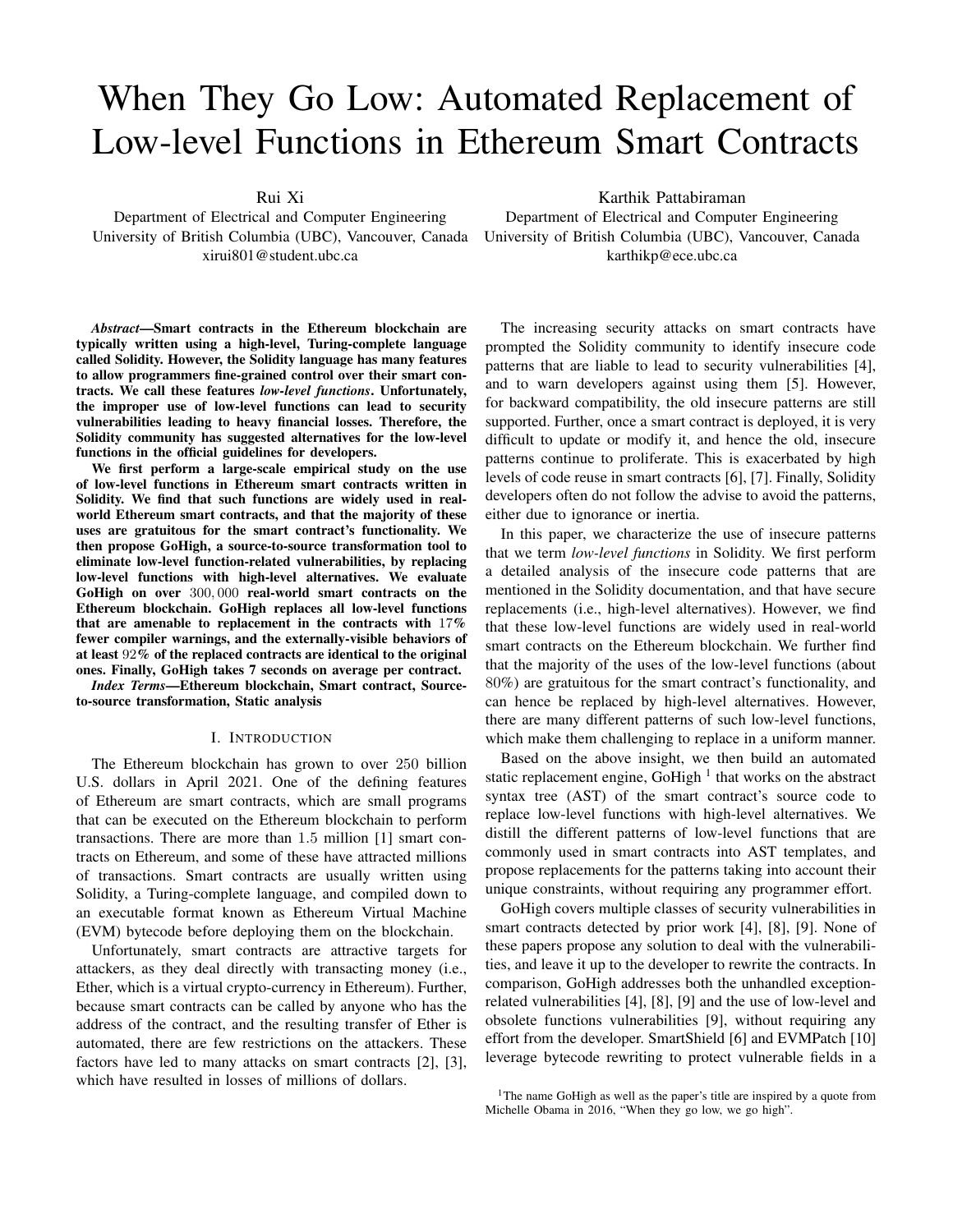smart contract. However, these techniques introduce additional checks at runtime, which can incur high performance overheads. Further, they require either manual or semi-supervised source code analysis methods to identify vulnerabilities before performing bytecode level rewriting, which require programmer effort. Finally, the checks added by these techniques mostly focus on who can access the smart contract (*i*.*e*., access control), rather than the root causes of the vulnerabilities.

*To the best of our knowledge, we are the first paper to empirically characterize the use of low-level functions in Ethereum smart contracts, and propose an automated technique to statically replace them with high-level alternatives.* In summary, we make the following contributions in this paper.

- We define a low-level function based on the Solidity documentation, and empirically analyze the usage of lowlevel functions in a real-world dataset consisting of nearly 150, 000 Ethereum smart contracts ("base dataset"). We find that about  $14\%$  of the contracts in the base dataset use low-level functions, and that about 80% of these uses are gratuitous for the smart contract's functionality.
- We mine the base dataset to distill 11 distinct patterns of low-level functions that are used in the contracts, and represent the patterns as AST structures.
- We develop an automated, source-to-source transformation tool called GoHigh to detect low-level functions corresponding to the AST structures, and to replace the low-level functions with high-level alternatives.
- We also analyze a more recent dataset of Ethereum smart contracts consisting of over 150, 000 contracts ("recent dataset"). We find that the number of smart contracts using low-level functions more than doubled (37%) compared to the base dataset, and more than 75% of these uses were gratuitous for the contract's functionality.
- We find that the patterns distilled from the base dataset also applied to *all the contracts* in the recent dataset. Further, GoHigh reduces the number of compiler warnings in the contracts by 17% and 38% respectively for the base and recent datasets. We also compare the behavior of the contracts after replacement by GoHigh by replaying Ethereum transactions on the original and replaced contracts, and checking whether their externally visible states match. We find that 95% and 92% of the state changes matched after replacement by GoHigh in the base and recent datasets respectively (we could not validate the remaining contracts due to experimental limitations). Finally, GoHigh takes 7 seconds per contract on average.

## II. LOW-LEVEL FUNCTIONS: DEFINITION AND ANALYSIS

In this section, we first define *low-level functions*, and present the criteria of our selection of the same by distilling the Solidity documentation. We then delve into the three categories of low-level functions considered in this work.

#### *A. Selection and Definition of Low-level Functions*

We define a low-level function as one that has a warning against its use in the Solidity documentation, and can be

## Fig. 1: Example of a warning box in Solidity documentation.

detected and replaced by syntax-level analysis. To extract lowlevel functions, we systematically study the official Solidity documentation<sup>1</sup> and collect all the alerts highlighted in warning boxes in the *Language Description* section of the documentation (the other sections have to do with tutorials for beginners and implementation details of the EVM, neither of which are relevant to our study).

We find that there are 28 warning boxes in total in the documentation<sup>2</sup>. Of the 28 warnings, we observe that seven warnings (W2-3, W7, W16, W19, W24-25) are constrained to a specific range of compiler versions We exclude such warnings as they can be eliminated with later versions of Solidity compilers. For example, in Figure 1, the W2 says "Before version  $0.5.0$ , a right shift  $\ldots$ ", which means that it is confined to Solidity compilers version 0.4.x or earlier.

We then group the remaining 21 warnings into seven categories, *i*.*e*., Arithmetic Operations (AO), Deprecated Send (DS), Low-level call (LC), Inline Assembly (IA), Cryptographic Functions (CF), Block Timestamp (BT) and Contract States (CS). Table I shows these categories. These categories are based on the corresponding operations. For example, warnings about the send function fall into the DS category, and warnings about arithmetic operations (*e*.*g*. , add, subtract, shift and etc.) fall into the AO category.The LC category includes warnings about low-level call family, while the IA category contains all warnings from the Inline Assembly subsection. The CF category and BT category are about the misuse of the *block timestamp* attribute and the *ecrecover* cryptographic function, respectively. The CS category includes operations that influence the contract states, such as the contract's balance, state visibility, and self-destruct function.

We follow three criteria to select the low-level functions to focus on in this work. First, there should not be widely available, mature solutions to the category, *e*.*g*. , a practical and widely-used library. Second, the category should have real-world exploits. Some vulnerabilities are in functions that are seldom used by developers, and thus have no real-world exploits. Third, the problem must be addressable with simple syntactic replacement, and not require semantic knowledge of the contract. This is because, as a static analysis technique, our technique has no information about the contract's semantics.

Based on the above criteria, we choose three categories of warnings as low-level functions, namely DS, LC and IA. DS and LC both operate on addresses in Solidity, and share many similarities in their vulnerabilities, *i*.*e*., mishandled exception and existence check. The documentation also suggests alternatives (e.g., transfer for send, high-level calls that operate on contract instances for low-level calls) to replace them.

<sup>1</sup>https://docs.soliditylang.org/en/v0.8.6

<sup>&</sup>lt;sup>2</sup>We assign numbers to the warnings in the order of their appearance.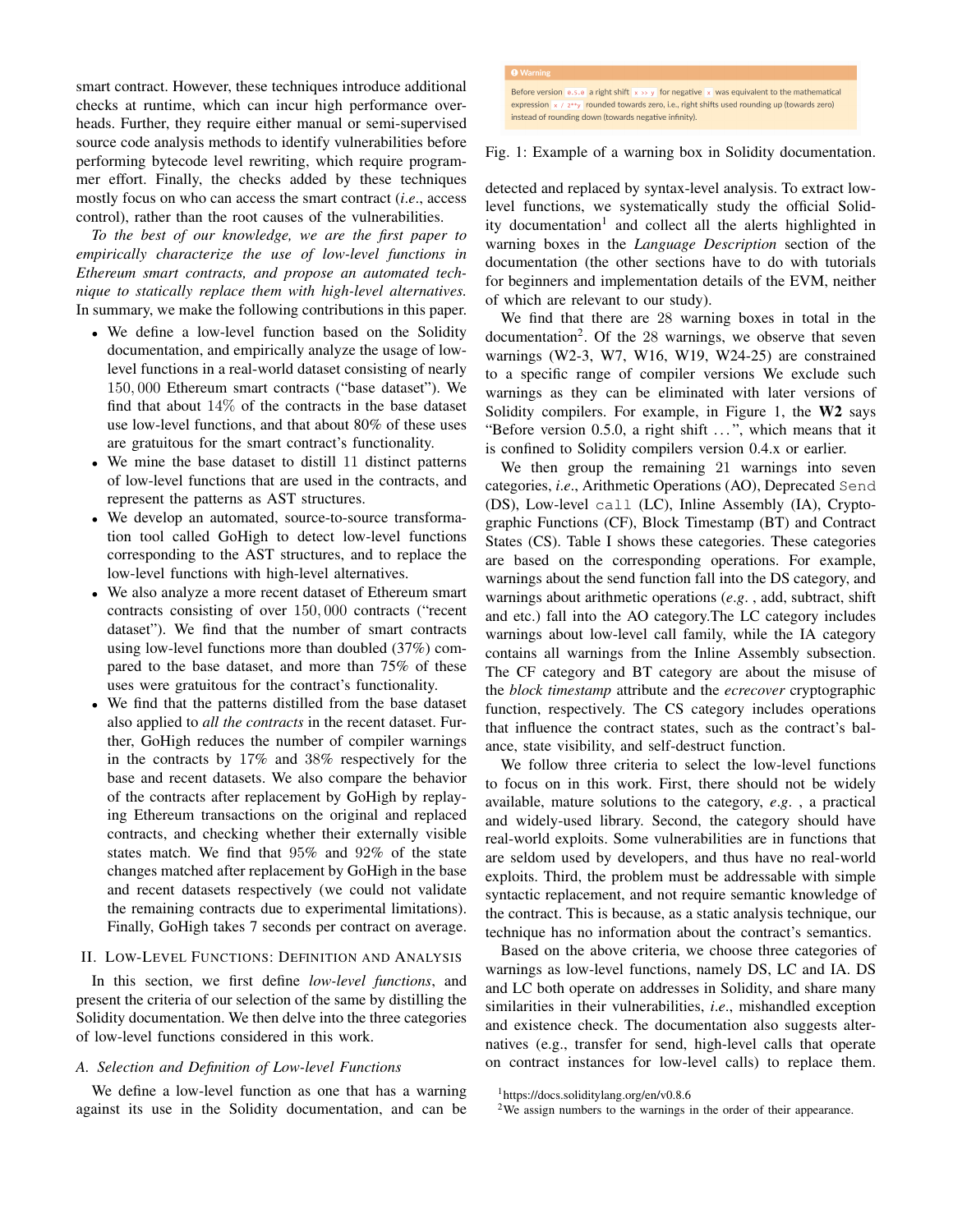TABLE I: Different Categories of Warnings in the Solidity documentation, and their characteristics for inclusion in our study.

| Name      | Included     | Vulnerabilities          | Warnings            | Criteria for Inclusion |                     |                       |
|-----------|--------------|--------------------------|---------------------|------------------------|---------------------|-----------------------|
|           |              |                          |                     | No Mature Solutions    | Real-world Exploits | No Semantic Knowledge |
| AO        | х            | Underflow/overflow       | W1, W4, W17         |                        |                     |                       |
| DS        |              | Mishandled exception     | W5, W10, W21        |                        |                     |                       |
|           |              | Existent check           |                     |                        |                     |                       |
|           |              | Out-of-gas               |                     |                        |                     |                       |
| LC        | $\checkmark$ | Mishandled exception     | W6, W11-13, W18     |                        |                     |                       |
|           |              | Reentrancy               |                     |                        |                     |                       |
|           |              | Existent check           |                     |                        |                     |                       |
|           |              | Argument Invalid         |                     |                        |                     |                       |
| IA        |              | Same as LC's             | W <sub>26</sub> -28 |                        |                     |                       |
| CF        | A            | Not unique signature     | W8                  |                        |                     |                       |
| <b>BT</b> | ↗            | Bad randomness           | W14                 |                        |                     |                       |
| CS        | ↗            | Balance mismatch         | W15, W20, W22-23    |                        |                     |                       |
|           |              | Hidden state exposure    |                     |                        |                     |                       |
|           |              | Unexpected copy behavior |                     |                        |                     |                       |

There have also been real-world vulnerabilities in both of these categories. For example, the DAO attack<sup>3</sup> exploited the reentrancy vulnerability in a low-level call and resulted in a hard-fork in Ethereum. Therefore, we include the DS and LC categories. We also include the IA category, as there is also a call instruction in inline assembly which is similar to the LC category, and thus it shares the same vulnerabilities as LC. Although there are no real-world exploits in the IA category, many attacks in the DS and LC categories also apply to it.

We briefly describe why we exclude the other categories. AO has been extensively studied in the research community [11], [12], and can be easily mitigated by using the arithmetic functions in the Solidity math library named Safe-Math [13]. There has also been extensive work on byte-code level rewriting [14], [15] to use such techniques. BT requires understandings of a contract's semantics for its mitigation. A block timestamp is a number filled by the block miner, and can be modified during block generation, which makes it vulnerable to malicious miners. While it is recommended to avoid using BT as a source of randomness, the specifics of when such use is acceptable depends on the contract's semantics. Similarly, CS require semantic knowledge for mitigation to determine whether a state of the contract is hidden. Therefore, we exclude these categories. Finally, we exclude CF as we could not find any real-world exploits in this category.

In the following subsection, we describe the three categories of warnings in our definition of low-level functions in this paper: DS, LC and IA. *In the rest of this paper, we refer to the warnings to avoid their use as Solidity guidelines.*

#### *B. Low-Level Functions Included*

*1) Deprecated* send *(DS):* Deprecated send is a member function of an address object that is used to send ether to an address. Address is a built-in data type of Solidity, which supports a series of functions that directly interact with this address. By invoking DS, the contract sends Ether to the targeted Ethereum account (address receiver in Fig.2a). However, a failed transaction via DS does not trigger a rollback. Instead, it returns false, so the execution continues even though the transaction fails. As a result, from the Solidity

<sup>3</sup>https://www.coindesk.com/understanding-dao-hack-journalists

version 0.4.10 onwards, the documentation recommends that developers use a safer replacement for send (e.g. transfer).

*2) Low-level* call *(LC):* Low-level call is a member function of an address to call a function in this address (if any). It is used to call an arbitrary function, similar to a function pointer in C and C++. It is primarily used to interface with contracts that do not adhere to the Application Binary Interface (ABI), or to get more direct control over the encoding. There are three functions for performing such LCs, namely call, staticcall and delegatecall. Figure 2b shows an example of an LC: it takes a single byte memory parameter (payload in the example) and returns the success condition (as a bool) as well as the data (bytes memory). We focus on the call function, as it is used by 98.7% of contracts using the call functions in our smart contract dataset (Section III).

*3) Inline Assembly (IA):* Solidity allows developers to have fine-grained control on the memory allocation in contracts via IA, which is close to the EVM. Developers leverage this feature to save gas cost, especially for frequently-used contracts. IA also provides a call instruction. Fig.2c shows an example of a call in IA - it calls a contract using a hand-crafted payload (calldata) at a given address (childContract), returning 0 on error  $(e.g.$ , out of gas) and 1 on success<sup>4</sup>. Crafting the payload may result in corrupted data if the encoding is not correctly implemented. Moreover, the call instruction can also be used to invoke arbitrary function calls by the smart contract, which lead to the same issues as LCs.

#### III. EMPIRICAL STUDY

We perform an empirical study of smart contracts deployed on the Ethereum blockchain to understand the frequency and the usage of low-level functions in real-world smart contracts. We first describe the dataset and tools, followed by the results.

#### *A. Dataset*

We use a real-world smart contracts published to the Ethereum blockchain, from March 2016 to September 2019<sup>5</sup> Of the 16 million contracts in this dataset, 149, 363 contracts have their source code available - these constitute our dataset.

<sup>4</sup>https://docs.soliditylang.org/en/v0.8.6/yul.html#yul-call-return-area

<sup>5</sup>We use a more recent dataset to evaluate GoHigh in Section V.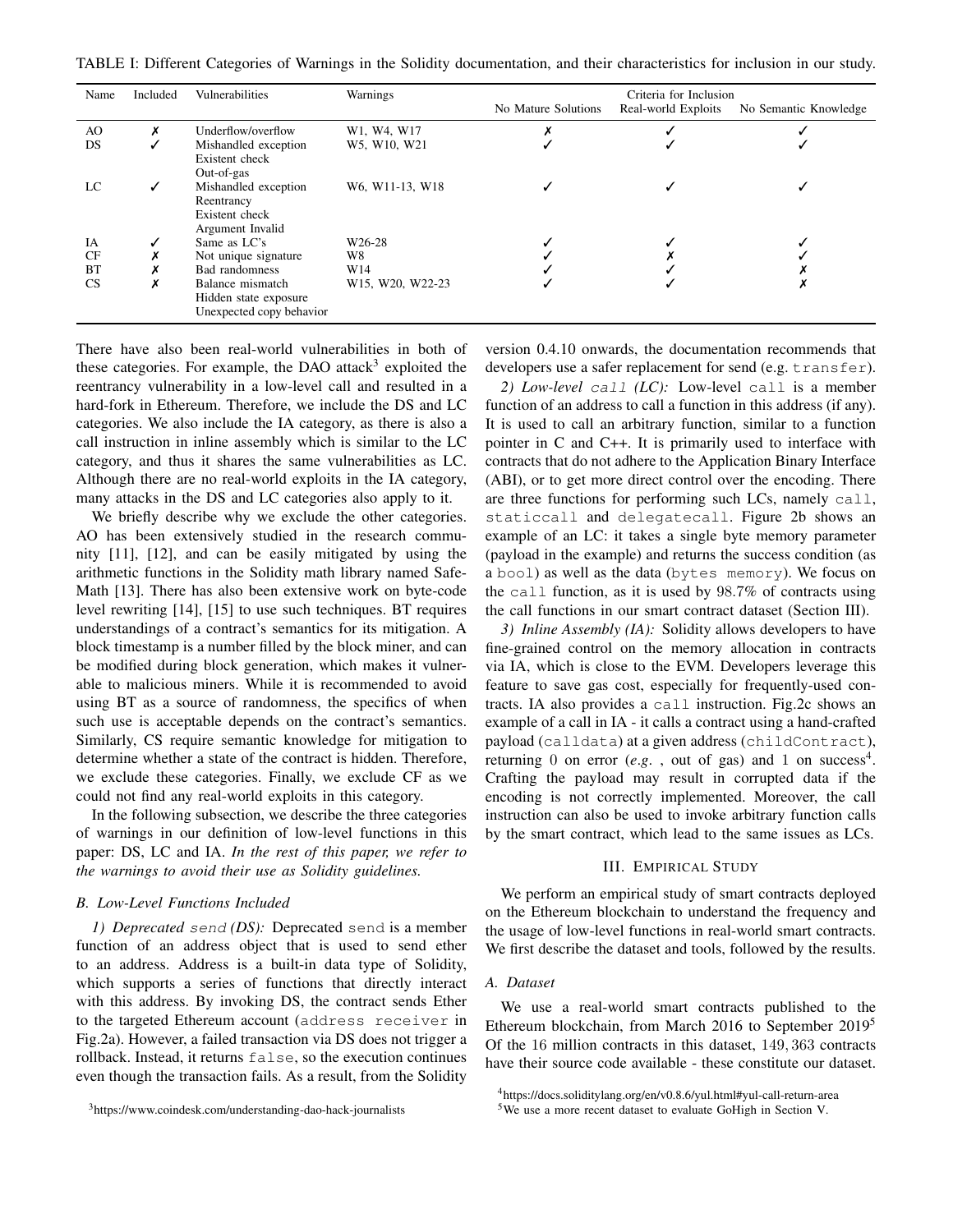```
1 address payable receiver = address(0x123);
2 receiver.send(10);
             (a) An example of deprecated send.
1 address nameRegister = address(0x123);
2 bytes memory payload = abi.encodeWithSignature("
      register(string)", "John");
3 nameRegister.call(payload);
              (b) An example of low-level call.
1 / (0x095ea7b3 == "approxe(address,uint256)"2 bytes memory calldata = abi.encodeWithSelector(0
      x095ea7b3, this, _childTokenId);
 3 assembly {
     4 let success := call(gas, childContract, 0, add(
          calldata, 0x20), mload(calldata), calldata
          , 0)
5 }
```
(c) An example of inline assembly call.

Fig. 2: Examples of low-level functions.

All of the contracts specify Solidity compiler versions from 0.4.0 to 0.5.4. The version information for a contract is important, as the contract will not compile if the compiler version does not match the declared one (in some cases, no compiler version is specified, and so we try compiling it with different versions to see if there is a match). Note that the guidelines in the documentation were introduced for Solidity compiler 0.4.0 and evolved from 2016 to 2018, before being finalized in November 2018 with the release of Solidity 0.5.0. Thus, these contracts were developed more or less simultaneously with the guidelines in the documentation.

We determine whether a contract is unique based on its MD5 checksum, as it has been shown that many contracts in Ethereum are duplicated [6], [7]. We find that there are 61, 444 unique contracts in our dataset (41% of the dataset). Therefore, we present results for both the unique and overall contracts.

#### *B. Tools*

We quantify the usage of low-level functions by collecting smart contract addresses using Ethereum-ETL $<sup>6</sup>$  and perform-</sup> ing offline analysis subsequently. The source code of the contracts is collected from Etherscan<sup>7</sup>, a public platform that monitors every transaction recorded in Ethereum, including the creation of smart contracts and users' interaction with them.

## *C. Results*

We start by studying the frequency of low-level functions in the smart contracts in the dataset in Fig.3a. *We find that among* 149, 363 *contracts,* 13.8% *use low-level functions.* The percentage increases slightly to 17.2% if we consider the set of unique contracts, as shown in Fig.3b. These figures show that low-level functions are widely used in smart contracts.

We further perform detailed analysis of low-level functions. Before doing so, we subdivide low-level calls (LCs) into two sub-categories: (1) constant string LC and (2) arbitrary LC. The former refers to cases where the developer hard-codes the function to be called into a constant string, and invokes the

```
6https://github.com/blockchain-etl/ethereum-etl
```
<sup>7</sup>https://Etherscan.io/



**□** Low-level Functions No Low-level Functions

Fig. 3: Low-level functions usage in the base dataset in (a) all contracts, and (b) unique contracts

function using an LC. The latter refers to cases where the call is made to an arbitrary function whose address is difficult to determine at compile-time. Figures 4a and b show examples of the constant string LC and the arbitrary LC, respectively.

```
function constant_string_call() public{
     2 address hardcode_address = address(0x123);
     3 bytes memory hardcode_payload = abi.
          encodeWithSignature(
          "register(string)", "John");
5 hardcode_address.call(hardcode_payload);
6 }
```
#### (a) An example of constant string LC.

<sup>1</sup> **function** arbitrary\_call(**address** arbitrary\_address, **bytes memory** arbitrary\_payload) **public**{ <sup>2</sup> arbitrary\_address.**call**(arbitrary\_payload); <sup>3</sup> }

#### (b) An example of arbitrary LC.

Fig. 4: Examples of two subcategories of LCs.



Fig. 5: The distribution of low-level functions in the base dataset in (a) all contracts, and (b) unique contracts.

We calculate a more detailed usage statistics of low-level functions in Fig.5, including the two sub-categories of LCs. We only consider the contracts that use at least one lowlevel function in this figure. As shown in Fig.5a, the constant string LC is used by the dominant fraction (49.9%) of all the contracts that use low-level functions. The DS is in second place at 27.0% and the IA is at 15.1%. "Other" in this figure stands for the contracts that include more than one low-level function categories. Note that the arbitrary LC is only found in 2.9% of the dataset. If projected to the entire dataset of smart contracts on Ethereum, the percentage of contracts that use arbitrary LC is only  $0.40\%$   $(2.9\% \times 13.8\%).$ 

Figure 5b shows the detailed breakdown of low-level function usage among the unique contracts. We find that the percentage of DS increases from 27.0% to 39.8% in this dataset, while the percentage of IA halves, representing 6.7%. The percentage of arbitrary LC slightly increases from 2.9% to 3.7%, but it is still the least prevalent among the four categories, as was the case with the overall contracts.

## *D. Summary*

We can make two key observations from the results.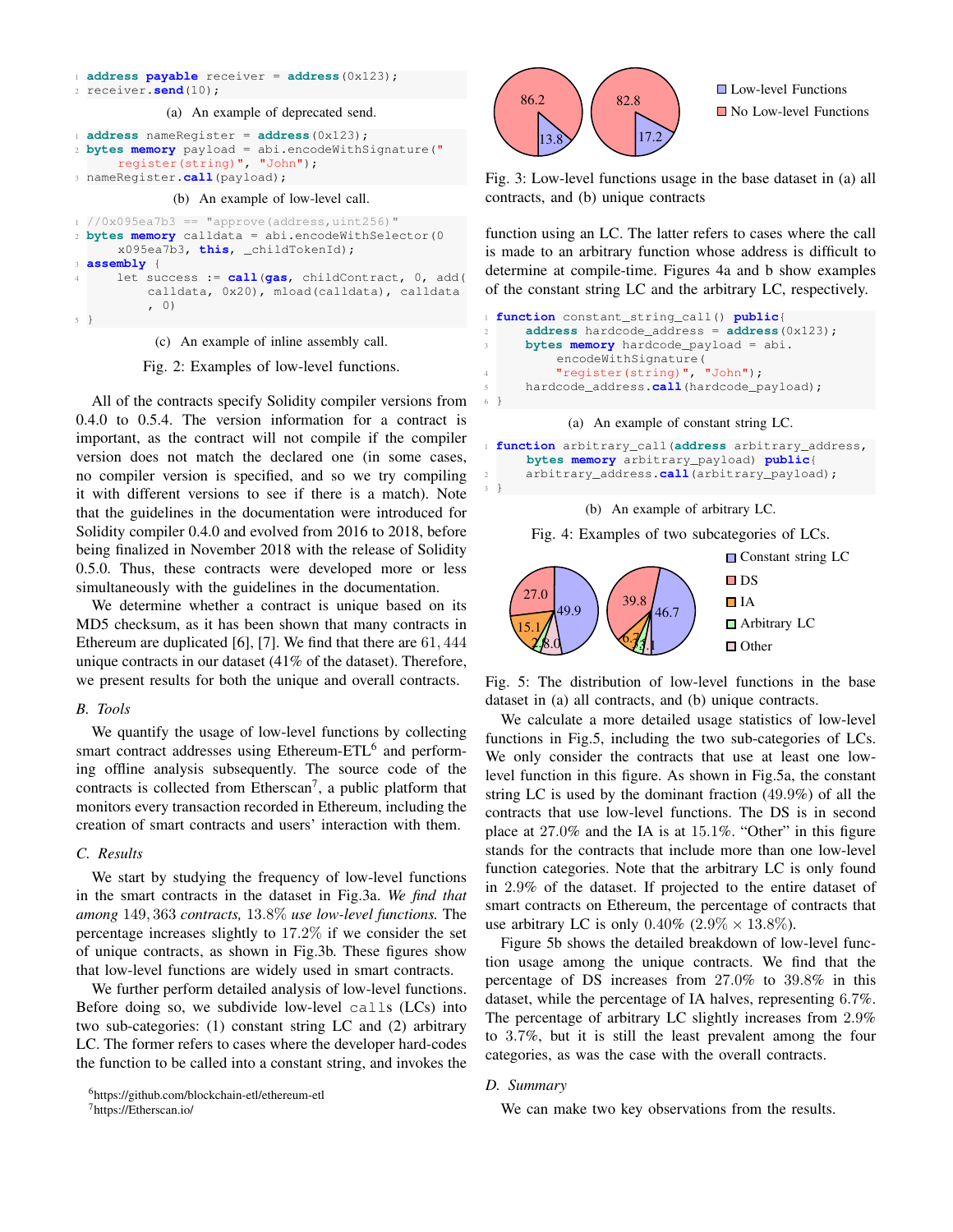- 1) Low-level functions are widely used in real contracts.
- 2) The majority of low-level functions are gratuitous and can be replaced by high-level ones.

The first observation follows directly from the results on the prevalence of low-level functions in both the overall contract set as well as the set of unique contracts on Ethereum that have their source code available. The second observation follows from the distribution of the low-level function usage in the dataset. For example, most of the low-level functions are in the constant string LC category, and can hence be replaced using high-level call functions that directly call the function encoded in the constant string. Similarly, the DS calls can be replaced by the transfer function. Together, these two categories constitute 76.9% of the set of all contracts, and 86.5% of the set of unique contracts on Ethereum. If we include the Other category, the percentage of contracts using low-level functions that can be statically replaced increases to 82%.

*Therefore, only* 18.0*% of smart contracts using low-level functions cannot be statically replaced with high-level alternatives (*15.1*% IAs plus* 2.9*% arbitrary LCs).* With that said, not all contracts in the remaining 82% are straight-forward to replace, as we describe in the next section.

#### IV. METHODOLOGY

In this section, we present GoHigh, an automated technique to transform the source code of Ethereum smart contracts, and replace low-level functions with their high-level alternatives. GoHigh has three steps. First, it converts the Solidity source codes of smart contract into AST. Then, it searches the AST for 11 patterns of DS and constant string LC, which we extracted from the dataset of contracts containing low-level functions. Finally, GoHigh replaces the matching sub-tree in the AST with high-level alternatives.

We start by explaining the challenges in replacing the lowlevel functions by GoHigh. We then explain each of the above steps, and finally provide an example of how GoHigh works.

#### *A. Challenge and Contribution*

Challenge:. Developers tend to use home-grown checks to prevent the vulnerabilities of low-level functions. For instance, developers may require the return value of an LC to be true, and revert the whole transaction if the call fails. However, these checks may be incomplete or seem right but shadow other vulnerabilities. One general issue is that the patterns do not check the existence of the callee function. If callee functions do not exist, the return value of the LC is always True, which bypasses all the home-grown checks. Moreover, hard-encoded strings may also be incorrect (e.g., typos, missing parameters).

The main challenge is that one replacement does not work on all patterns of use of the low-level functions. Fig.6 shows an example, where a direct replacement works for the first pattern but does not work for the second pattern. For the first pattern (Fig.6a), the replacement strategy is to extract the function name and the parameters and reassemble them into a highlevel call. However, if the same replacement strategy is applied to the second pattern (Fig.6b), the expression in the if-clause

is replaced with a high-level call. Unfortunately, the new ifstatement may not pass compilation because the return value of the high-level call may not be a Boolean value (or there may be no return value), and thus cannot serve as the operand of the logical negation operator. Therefore, we need to come up with custom replacement strategies for each pattern.

```
address(0x123).call(abi.encodeWithSignature(
    "register(string)", "John")); //before
3 address(0x123).register("John"); //after
         (a) A simple pattern and its replacement.
if(!address(0x123).call(abi.encodeWithSignature(
```

```
2 "register(string)", "John"))){
    3 revert();} //before
4 if(!address(0x123).register("John")){ //fail
    compilation
    5 revert();} //after
```
(b) Applying the direct replacement to a complex pattern.

#### Fig. 6: One replacement does not apply to every pattern.

Our Contribution: We distill the patterns of low-level functions manually from our dataset, so that GoHigh can automatically identify the patterns at the AST level. The 11 patterns are combinations of three representations (shown in Table II) and five patterns (shown in Table III). Three of the five patterns exist in all three representations, resulting in nine combinations; two of five patterns exist only in the send representation, resulting in the remaining two combinations.

## *B. AST Generation*

To extract the patterns, GoHigh first converts the source code into an AST representation using the Solidity compiler, solc. An example AST is shown in Fig.7. The root node of the tree is a SourceUnit, and its nodes correspond to different syntactic elements in the smart contract.



Fig. 7: The structure of an AST of a Solidity smart contract. PD stands for PragmaDirective, CD stands for ContractDefinition, VD stands for VariableDeclaration, FD stands for FunctionDefinition, and ES stands for ExpressionStatement.

## *C. Pattern Matching*

GoHigh searches the AST extracted in the previous step for known patterns of low-level functions that we manually extracted from the dataset. To extract the patterns of lowlevel functions, we first find all possible representations of DS and constant string LC (as mentioned in Section III-D, we focus on these two categories of low-level functions). We present examples of these representations in Table II. We find that there are two methods to encode constant string LCs in our dataset. The first method, "direct encode", encodes it manually by calculating the keccak256 digest of the function name, and truncating the bytes after the 4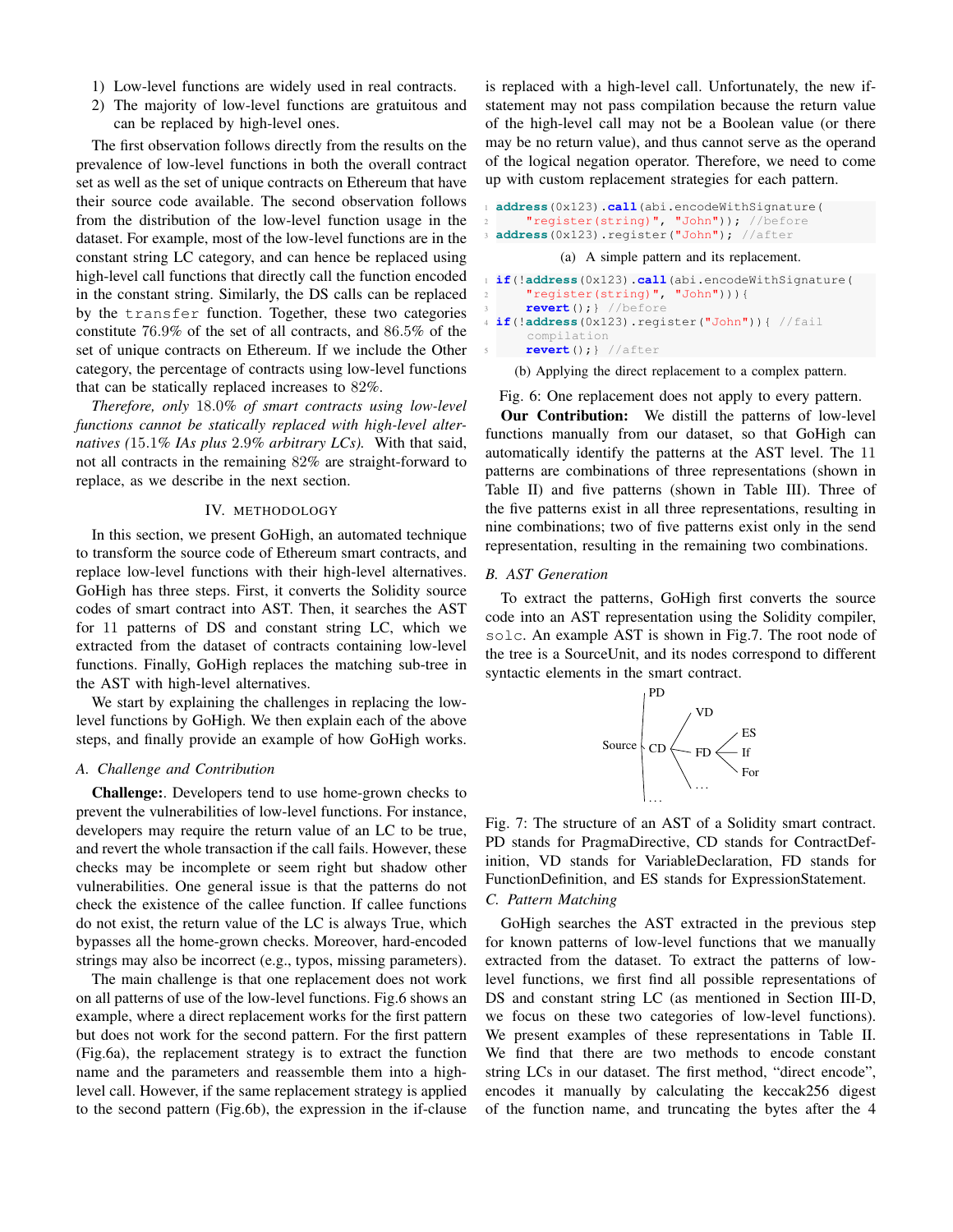TABLE II: The representations of DS and constant string LC.

| Category           | Name           | Example                                                               |
|--------------------|----------------|-----------------------------------------------------------------------|
| DS                 | Direct         | addr.send(10ether);                                                   |
| Constant String LC | Direct Encoded | $addr.call(bytes4(bytes256(keccak256("register(String)", "John"))));$ |
| Constant String LC | ABI Encoded    | addr.call(ABI.encodeWithSignature("register(string)", "John"));       |

leading bytes. The second method invokes a built-in function, "ABI.encodeWithSignature", and thus we call this method "ABI encode". Solidity also provides other encoding functions, *e*.*g*. , "ABI.encode" and "ABI.encodeWithSelector"; however, only "ABI.encodeWithSignature" encodes the function signature, while the others work with a short byte format of function signature (known as "selector" in Solidity). On the other hand, there is only one method for DS, and we call this "Direct".

Second, we iteratively distill the patterns in our dataset of DSs and constant string LCs. For each contract, we write a regular expression to match the low-level functions. The regular expression is as narrow as possible to avoid capturing other patterns. We then remove all contracts that match the regular expression, and repeat this process until there is no contract left. Thus, we formulate regular expressions for the patterns of low-level functions.

Finally, we inspect the above regular expressions to condense them into a smaller set. To do so, we develop ASTs for the patterns distilled in the previous step. We then identify similar AST pairs and attempt to merge them into a new AST. For example, the second example shown in the Require pattern in Table III adds a string node (message) to the first example's AST. We group these two patterns together due to their similarity. We iteratively repeat the process until we converge. Finally, we obtain the patterns shown in Table III. GoHigh looks for these patterns in the AST of the extracted contract, and performs targeted replacements of the same.

## *D. Replacement*

Table III shows the replacement for each pattern identified in the previous section, in terms of the AST transformation. Each pattern has a custom replacement based on its AST. For example, though the if-clause pattern and the if-not pattern both protect the statements located in the if block, they require different replacement patterns as their behaviors differ.

Fig. 8a shows a typical example of if-not pattern, while Fig. 8b shows an example of if-clause pattern. Both examples call the "register" function and roll back if the call fails. In addition, the if-clause pattern performs extra operations (*e*.*g*. , sending recipient to the caller) in the if statement, which must be preserved after the replacement. Therefore, we keep the if statement in the if-clause pattern, and only replace the expression with a Boolean value True. The call to register is moved to the line before the if statement. However, in the ifnot pattern, the operations after a successful call are located outside of the body of the if clause. Thus, there is no need to preserve any statements after the replacement.

To perform the replacement, we perform a level order traversal of the AST, which is a breath-first traversal of the

```
1 if(!address(0x123).call(abi.encodeWithSignature(
      2 "register(string)", "John"))){
     3 revert();
 4 } //before
5 address(0x123).register("John"); //after
                   (a) The If-not pattern.
```

```
1 if(address(0x123).call(abi.encodeWithSignature(
    2 "register(string)", "John"))){
    send_receipt();
4 } else{
    5 revert();
6 } //before
address(0x123).register("John");
8 if(True){send_receipt();} else{revert();} //after
```
## (b) The If-clause pattern.

Fig. 8: Difference between if-not and if-clause pattern.

tree. For each expression node, the function iteratively replaces the node or the sub-tree with the high-level expression node until it reaches the leaf node.

## *E. Implementation*

We implemented GoHigh using a JSONPath-NG package, and SIF [16], a framework of contract instrumentation, to decompile AST form of the contract into its source code form. We have made *GoHigh's source code publicly available*<sup>8</sup>.

## *F. Example*

We provide an example to demonstrate how our replacement works - the source code is shown in Fig. 9. The example is extracted from a real-world contract called the Buttonwood Agreement (BATT)<sup>9</sup>, which has more than  $1,000$  transaction records in Ethereum. The example contains a contract with one vulnerable function. The function approveAndCall can increase a user's allowance and send it a message using an external function, whose address and function name are hard coded into the \_spender variable (Line 5) and the payload (Line 6). Then, an LC is used in the require statement in Line 6. At the end of the function, the return statement returns True if the LC is correctly invoked. Thus, there is a constant string LC in Line 6 of the contract.

The AST of the example is shown in Fig. 10a. The root node is the StandardToken contract (Source). It has only one child node, approveAndCall (FunctionDefinition, FD), because it has only one member function. There are four children of the function declaration: value assignment node (VA), approval event node (AE), require statement node, and return node.

After obtaining the AST, we traverse it from the root node, and check if the tree matches the patterns listed in

<sup>8</sup>https://github.com/DependableSystemsLab/GoHigh.

<sup>9</sup> address: 0x2a6a1521a43601c847dd853cbc5f25d5d6505dad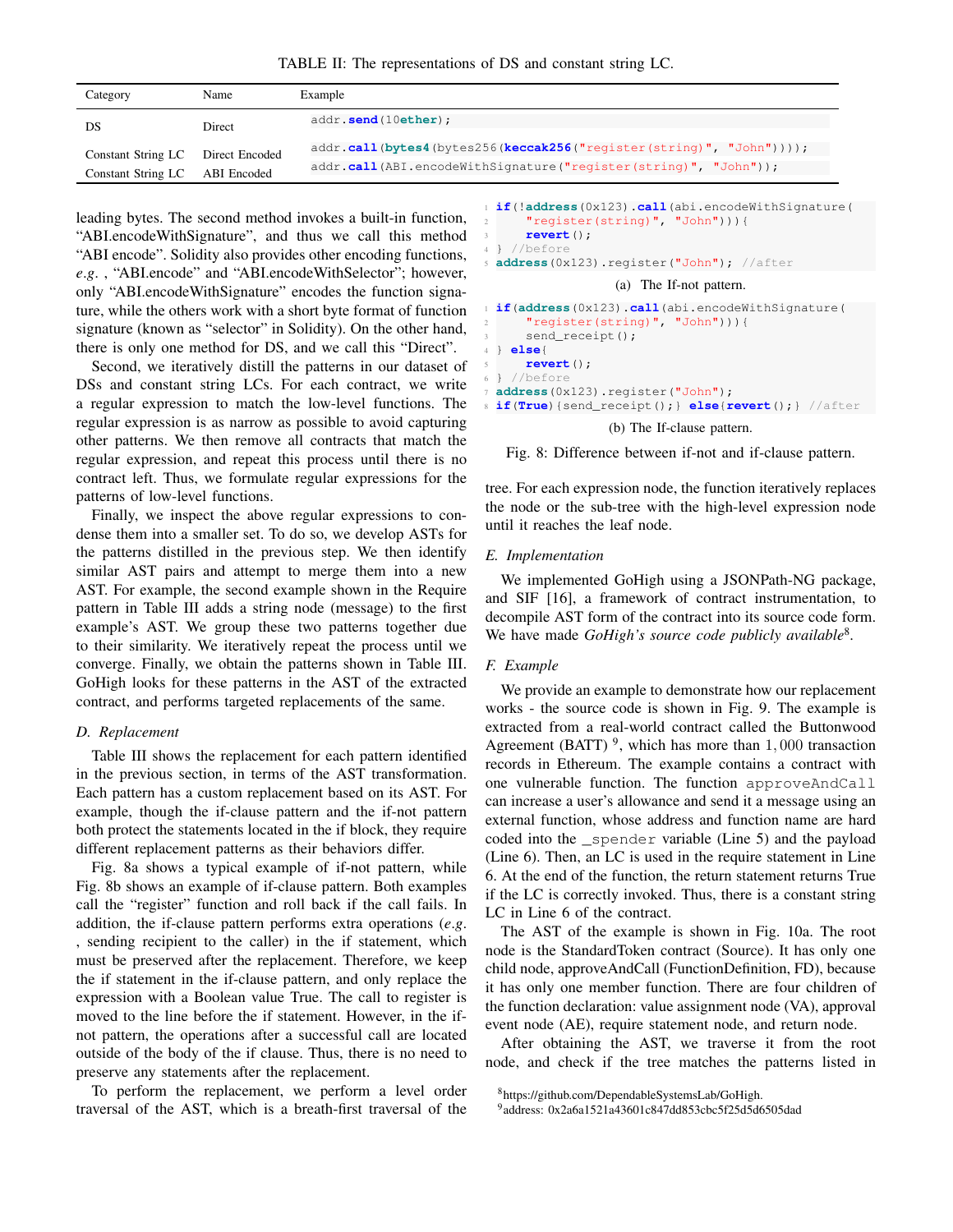TABLE III: The patterns of DS and LC for replacement, and the percentages of their occurrence in the base dataset (they do not add up to 100% as some contracts have multiple patterns). LL means low-level function; HL means high-level alternative.

| Exists In    | Name          | $\%$ age | Example                                                                                                                                                                                 | <b>AST</b> Representation                                                                                                                                                                                                                                                                                                                                                                                                                                     | Replacement                            |
|--------------|---------------|----------|-----------------------------------------------------------------------------------------------------------------------------------------------------------------------------------------|---------------------------------------------------------------------------------------------------------------------------------------------------------------------------------------------------------------------------------------------------------------------------------------------------------------------------------------------------------------------------------------------------------------------------------------------------------------|----------------------------------------|
| <b>B</b> oth | Stand Alone   | 21.7%    | ladress (0x123) . send (10ether);<br>2 <b>address</b> (0x123) .call (ABI.encodeWithSignature)<br>"register(string)", my_name));                                                         | $FD<$ <sub><math>U</math></sub>                                                                                                                                                                                                                                                                                                                                                                                                                               | $\mathrm{FD} < \frac{1}{\mathrm{HL}}$  |
| <b>B</b> oth | If Clause     | 41.1%    | $1$ if (address (0x123). send (10ether) $\{ \ldots \}$<br>$2 \frac{\text{if (address (0x123) .call (ABI.encodeWithSignature))}}{\text{register (string) ", my_name))})(\ldots}$         | $FD \left\langle \right\rangle_{\text{if}} \left\langle \right\rangle$ LL                                                                                                                                                                                                                                                                                                                                                                                     | $\stackrel{\cdot}{\longrightarrow}$ HL |
| DS Only      | If Not Clause | 15.4%    | $1$ if (!address (0x123).send (10ether)) {revert(); }<br>$2$ if (!address (0x123).send (10ether)) {throw; }                                                                             | $\sqrt{2}$ and $\left\langle \frac{1}{N} \right\rangle$ and $\left\langle \frac{1}{N} \right\rangle$ and $\left\langle \frac{1}{N} \right\rangle$ and $\left\langle \frac{1}{N} \right\rangle$ and $\left\langle \frac{1}{N} \right\rangle$ and $\left\langle \frac{1}{N} \right\rangle$ and $\left\langle \frac{1}{N} \right\rangle$ and $\left\langle \frac{1}{N} \right\rangle$ and $\left\langle \frac{1}{N} \right\rangle$ and $\left\langle \frac{1}{N$ |                                        |
| DS Only      | Require       | 26.3%    | $1$ require (address $(0x123)$ . send $(10$ ether));<br>$\sigma$ require (address (0x123) .send (10ether),<br>"ERROR_MESSAGE");<br>$3$ assert (address $(0x123)$ ). send $(10$ ether)); | $FD \leq \frac{m}{\text{require } \cdot LL}$                                                                                                                                                                                                                                                                                                                                                                                                                  |                                        |
| <b>B</b> oth | Return        | $2.4\%$  | $1$ return address $(0x123)$ . send $(10$ ether);<br>return address $(0x123)$ .call (<br>2 ABI.encodeWithSignature(<br>"reqister(string)", $my_name$ ));                                |                                                                                                                                                                                                                                                                                                                                                                                                                                                               | $\leftarrow$ HL                        |

```
1 contract StandardToken is Token {
    2 function approveAndCall(address _spender,
        uint256 _value, bytes _extraData)
        returns (bool success) {
        3 allowed[msg.sender][_spender] = _value;
        4 Approval(msg.sender, _spender, _value);
        5 require(_spender.call(
            6 bytes4(bytes32(sha3("receiveApproval(
                 address,uint256,address,bytes)")))
                 , msg.sender, _value, this,
                 extraData));
        7 return true;}}
```


Fig. 10: Example's AST (a) before replacement, and (b) after replacement. HL stands for high-level function.

Table III. In the example, the require statement matches the require pattern of constant string LC. Therefore, GoHigh extracts the address (\_spender), the payload ("receiveApproval(address,uint256,address, bytes)") and the parameter list (msg.sender, \_value, this, \_extraData) of the low-level function. The extracted components are then reconstructed into a new statement that uses high-level function as per Table III. After replacement, the AST of the example is shown in Fig. 10b. Finally, the replaced AST is converted to the source code shown in Figure 11. The high-level alternative is in Line 5.

Note that the replacement leads to a gas cost reduction during contract execution. The original version shown in Fig. 9 costs 24, 491 gas, while the replaced version in Fig. 11 costs only 24, 262 gas, which is 229 gas less than that the original.

```
1 contract StandardToken is Token {
2 function approveAndCall(address _spender,
         uint256 _value, bytes _extraData) returns
          (bool success) {
3 allowed[msg.sender][_spender] = _value;
4 Approval(msg.sender, _spender, _value);
         contract_wrapper(_spender).receiveApproval(
             msg.sender, _value, this, _extraData);
         6 return true;}}
7 contract contract_wrapper{
     8 function receiveApproval(address a,uint256 b,
         address c,bytes d);}
```
Fig. 11: The example after replacement.

#### V. EXPERIMENT

#### *A. Experimental Setup*

*1) Datasets:* We used two non-overlapping datasets for our experiments, as shown in Table IV  $^{10}$ . The first is the dataset that we analyzed in Section III, which has all the contracts on Ethereum from March 2016 to September 2019. We refer to this as the "base dataset". The second dataset is obtained by extracting the Ethereum contracts created between October 1, 2019, and January 1, 2021. We refer to this dataset as "recent dataset". This dataset consists of 170, 304 contracts whose source code is available on Etherscan. *Note that the*

 $10$ We have made both datasets publicly available in [17].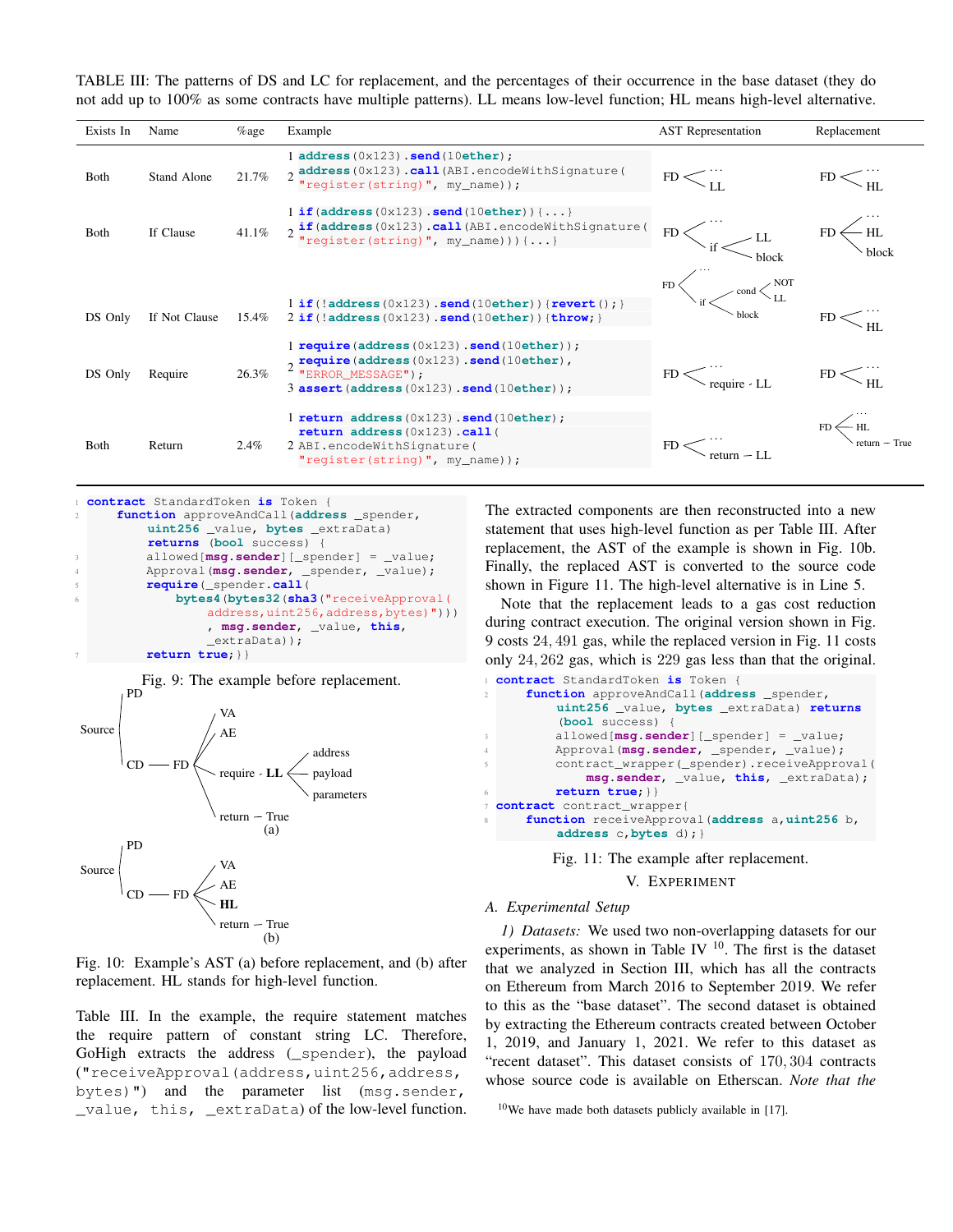*contracts in the recent dataset were released almost a year after the Solidity guidelines were finalized in November 2018.*

TABLE IV: The datasets used in the experiments.

| Name   | Date                  | <b>Compiler Versions</b> | No. of contracts |
|--------|-----------------------|--------------------------|------------------|
| Base   | Mar, 2016 - Sep, 2019 | $0.4.0 - 0.5.4$          | 149, 363         |
| Recent | Oct.2019 - Jan.2021   | $0.4.16 - 0.7.2$         | 170, 304         |

We also collect the Ethereum transactions on the set of contracts used in both datasets. We collect all the transactions from September 2016 to January 2021 whose destination address matches a contract's address in either dataset. These transactions are used to determine if the replacement by GoHigh had any unintended changes to the contract's behavior.

*2) Method and Metrics.:* We run all experiments on an Intel Core i7-7700 3.6GHz machine with 32 GB of RAM running Ubuntu 20.04 LTS. The Solidity compilers we used are downloaded from the official website<sup>11</sup>. The private Ethereum blockchain node used for testing uses Geth 1.10.9-stable. The EVM version is Byzantium.

*3) Research Questions (RQs).:* We pose five RQs that we attempt to answer with our evaluation:

- RQ1: How do the characteristics of the recent dataset in terms of low-level functions compare to the base dataset?
- RQ2: What is the coverage of GoHigh in replacing the low-level functions in both datasets?
- RQ3: How many compiler warnings are eliminated in the contracts due to GoHigh's replacement?
- RQ4: Does the replacement by GoHigh introduce any unintended side-effects in the contracts?
- RQ5: What's the performance overhead of GoHigh?

To answer RQ1, we repeat the analysis in Section III on the recent dataset, and compare the results with those we obtained from the base dataset. As before, we considered both the overall contracts and the unique contracts in both datasets.

To answer RQ2, we first run GoHigh on the contracts, and then run a substring matching script (derived from Table II) on the contracts replaced by GoHigh to determine how many lowlevel functions are still left in the contracts after replacement. We measure the coverage of GoHigh on both datasets.

To answer RQ3, we compile the contracts after they have been replaced with GoHigh in both datasets. We then collect the compiler warnings, and determine if there are differences between these and the warnings collected when compiling the original contracts (we remove the original contracts that do not compile even before replacement from the datasets).

To answer RQ4, we first extract the public variables of each contract (i.e., variables declared with either the 'public' modifier or no modifier) along with its balance to determine the state of the contract. Then, we deploy both the original and replaced contracts on a private Ethereum blockchain node, after removing the original contracts that fail to deploy in our node. Finally, we replay the transactions in the transaction logs, and compare the external states of the contracts with each other. We say a replacement has 'succeeded' if the states match

each other after the replay, as this suggests that no unintended side-effect was introduced by GoHigh. We measure the success rate for both datasets.

Finally, to answer RQ5, we measure the minimum, maximum, and average times taken by GoHigh for both datasets.

#### *B. Results*

We organize the results by the RQs.

RQ1 (Observations from recent dataset). We observe that the percentage of contracts that contain low-level functions in the recent dataset is 37.8% (shown in Fig.12a), which is 24.0% higher than that the base dataset. The percentage of unique contracts also increases from 17.2% in base dataset to 23.5% in the recent dataset, as shown in Fig.12b. *This suggests that low-level functions are actually increasing in number in the recent dataset despite the publication of the guidelines.*

Fig.13 shows the distribution of the low-level functions in the recent dataset. The most significant change is that the major category changes from constant string LC to DS in the recent dataset (at 71.7%). An in-depth analysis of the contracts in the recent dataset reveals that one-fourth of the contracts are Forwarder contracts, which serve as a payment forwarder to a user's wallet, and contain DSs. Further, many of the contracts are proxy contracts. A proxy contract uses arbitrary LCs to dynamically invoke functions [18]. It is used to upgrade contracts as it is not possible to upgrade a smart contract once it is deployed on the blockchain [19]. This is why DS and arbitrary LC are more prevalent than constant string LC in the recent dataset. *With the above said, GoHigh can still replace more than 75% of the low-level functions in this dataset (*71.7%*DS +* 4.9%*CSLC +* 0.4%*Other =* 77.0%*).*



Fig. 12: Low-level functions usage in the recent dataset for (a) all contracts and (b) unique contracts.



Fig. 13: The distribution of low-level functions in the recent dataset for (a) all contracts and (b) unique contracts.

## RQ2 (Coverage of GoHigh's replacement)

All the DS and constant string LC contracts in the both the base and recent datasets are correctly identified by GoHigh. After replacement by GoHigh, none of the target contracts contain either DS or constant string LC low-level functions. While this result is not surprising for the base dataset (as we used it to identify the replacement patters in Table III), the recent dataset was also completely covered by the patterns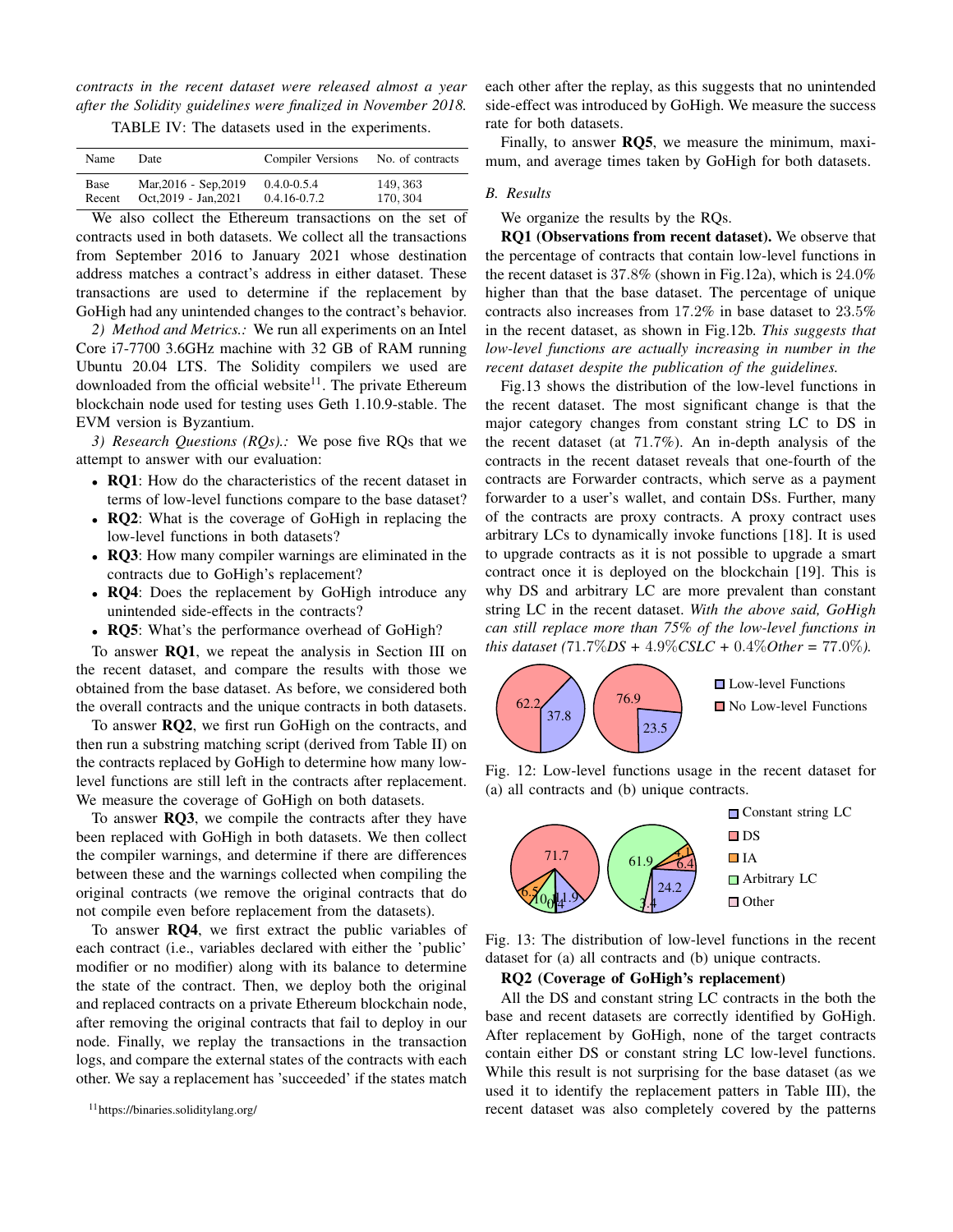identified from the base dataset despite it not being used in pattern extraction. *Therefore, GoHigh has an overall coverage of 100% in identifying the patterns of low-level functions in both the datasets*. Recall that this constitutes 82% of the contracts using low-level functions in the base dataset (Section III), and 77% in the recent dataset (RQ1).

Note that we observed that six contracts in the recent dataset used "send" even after replacement. However, these are not missed cases because the "send" function is overridden in their code, and thus no longer belongs to the DS category.

RQ3 (Compiler warnings before and after replacement) In the base dataset, all contracts passed compilation after replacement by GoHigh (*i*.*e*., there was no contract that did not compile after the replacement). Figure 14 shows the changes in warnings for contracts using DS and constant string LC before and after replacement in the base dataset. As can be seen, the majority of compiler warnings are unchanged as they do not pertain to low-level functions. Further, there is a 16% reduction in warnings due to the replacement of low-level functions (shown as 'Remove' in the figure). For example, the compiler expects developers to check the return value of LCs, and will output a warning if the check is missing. Because GoHigh replaces LC, the compiler will not emit this warning. Similarly, using DS anywhere in the contract results in a warning. GoHigh removes all DSs in contracts, and so the warnings due to the use of DS are also removed.

However, a few new warnings are added due to the replacement of low-level functions in some cases (shown as 'Add' in the figure). Most of these are due to unused variables after the replacement. For example, in Fig. 15, replacing the LC does not remove the declaration of the Boolean variable result in Line 5. However, these are benign warning as they do not affect either the contract's correctness or its security.



Fig. 14: Change in compiler warnings for the base dataset for (a) DS, and (b) Constant String LC.

```
1 bool result;
2 result = address(0x123).call(
     abi.encodeWithSignature(
      "register(string)", "John")); //before
 bool result; //warning: Variable declared but
     unused
6 address(0x123).register("John"); //after
```
Fig. 15: Warning Added after replacement by GoHigh.

In the case of the recent dataset, 99.9% of the DS contracts and 95.4% of constant string LCs successfully passed compilation after replacement by GoHigh. It is not 100% due to a recently introduced modifier in Solidity regarding the storage location of dynamic-sized arrays (*e*.*g*. , string, byte array). Our analysis does not currently handle this modifier, and hence the replacement by GoHigh results in compiler errors. Extending our analysis for this case is a potential future work avenue.

The results of the changes in compilation warnings for the recent dataset are shown in Fig.16. As can be seen, the reductions in warnings for contracts using deprecated send is consistent with the base dataset, *i*.*e*., 17% warning decrease. However, there is a 38.2% decrease in the compiler warnings in the constant string LC contracts, which is 16% higher than the decrease in warnings in the base dataset.

*Overall, GoHigh significantly decreases the number of compilation warnings in the smart contracts after replacement.*



Fig. 16: Change in compiler warnings for the recent dataset for (a) Deprecated Send (DS), (b) Constant String LC.

#### RQ4 (Unintended Side-Effects After Replacement)

For the base dataset, we find that the success rate of GoHigh is 98.7% and 94.1% on contracts using DS and constant string LC, respectively. *The overall success rate of GoHigh for the base dataset is* 95.1*%.* The success rate of GoHigh in the recent dataset is 68.6% on contracts using deprecated send, and 96.5% on contracts using constant string LCs. *The overall success rate of GoHigh is* 92.4% *for the recent dataset.*

The reason why some contracts do not succeed is that their transactions use arbitrary calls to functions defined in external contracts. We cannot confirm that the state matches for these contracts if the external contracts modify the state of the tested contracts in arbitrary calls, as we do not deploy the external contracts on our private blockchain (because it is non-trivial to decode their address based on the call and to replicate them). Note however that just because a contract did not succeed does not mean that the replacement done by GoHigh is incorrect, but rather that we are unable to verify its correctness. *In other words, none of the contracts in which GoHigh performed replacements failed to match the states of the original contracts, for the replayed transactions.*

*Overall, GoHigh was able to replace low-level functions in the vast majority of contracts (over 92%) without any externally visible state changes, in both datasets.*

RQ5 (Performance of GoHigh). The average time taken by GoHigh, including the AST generation, is 6.59 seconds across both datasets. The minimum time is 0.11 seconds, and the maximum is 120 seconds. Finally, GoHigh had a replacement time of under 60 seconds for 97.09% of the contracts.

## VI. THREATS TO VALIDITY

There are four threats to the validity of the experiments.

1. An *External* threat to validity is dataset sampling bias as we only collected open-source contracts to perform the evaluation experiments. The total number of contracts submitted to Ethereum is 17 million, but our base dataset has just under 150, 000 contracts, which is less than 1% of all the contracts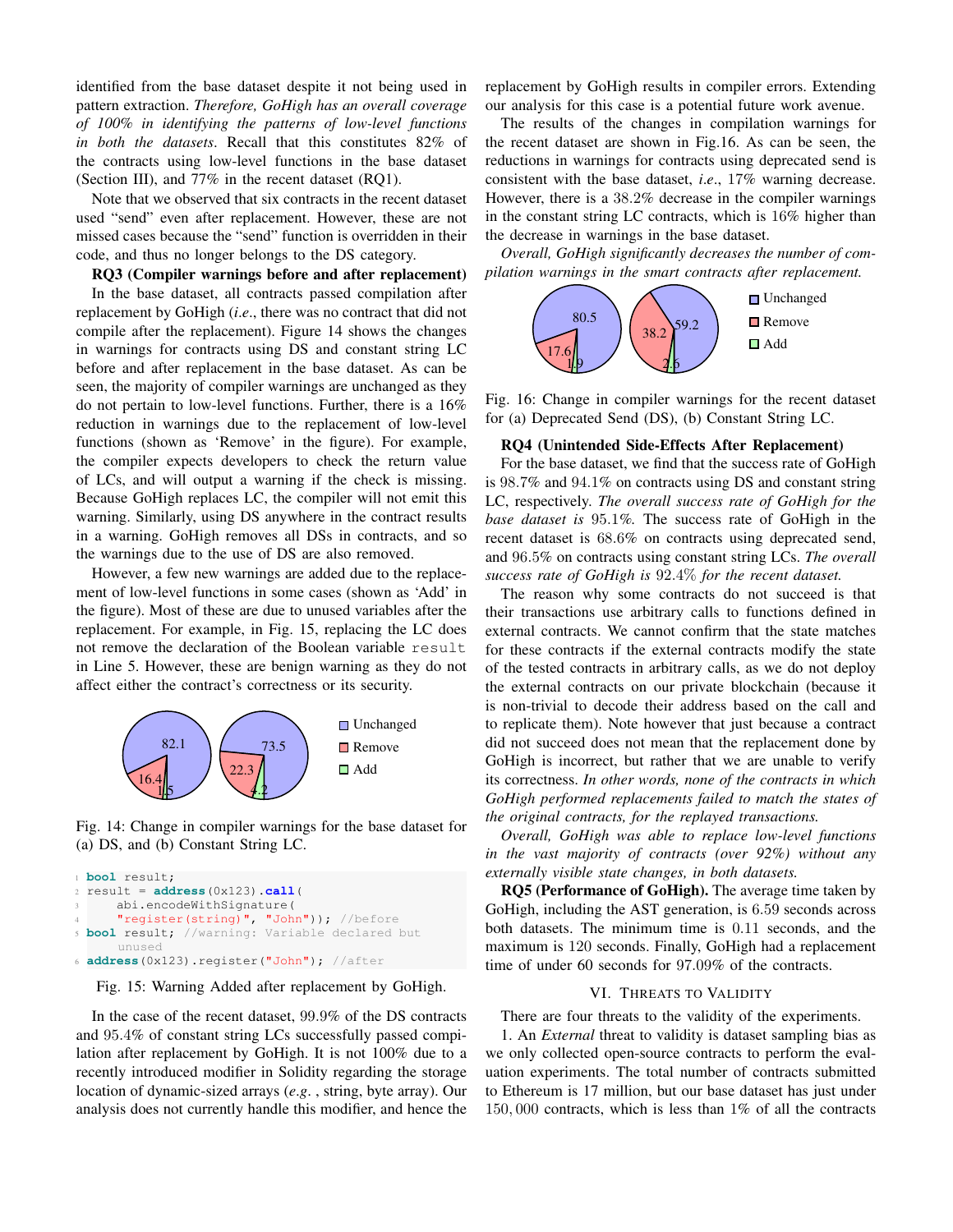in Ethereum. However, we do not consider the other contracts as it is non-trivial to determine whether a contract uses a low-level function without having access to its source code. Further, this problem is not unique to GoHigh; for example, prior work SMARTSHIELD [20] has the same issue.

2. An *Internal* threat to validity is the difference in the versions of Ethereum Virtual Machine (EVM) used for running the experiments. We run all the experiments on the default EVM version of solc compiler, Byzantium. However, some errors in deployment resulted from the mismatch of EVM version, as the EVM versions of the contract vary. This issue can be alleviated by using different versions of the EVM, but is logistically more challenging to deploy.

3. Another *Internal* threat to validity is that we do not handle all IA categories. Although we included IA in Section II, we currently do not have a systematic understanding of developers' use of this category. This is because there is wide variation among the different uses of this category, and we hence cannot distill patterns from the datasets to capture IAs.

4. Another *External* threat to validity are external call transactions, which make it infeasible for our verification process to check whether the state changes are the same for the replaced contract as the original one. This is because we run the transactions on a private blockchain, as we do not want to pay gas for running them on the public blockchain. This can be alleviated by extracting these contracts and running them on the private blockchain, but requires manual effort.

## VII. RELATED WORK

We classify related work into two broad categories.

Smart Contract Vulnerability Detection There has been significant work in detecting vulnerabilities and software bugs in smart contracts [4], [8], [9], [21]–[33]. Previous studies investigated various aspects of smart contract vulnerabilities (*e*.*g*. , airdrop hunting [34] and honeypot smart contract [35]), and proposed tools for protecting smart contracts from these vulnerabilities, *e*.*g*. , providing smart contract weakness classification and test cases, static analysis and dynamic analysis.

However, only a few papers have considered patching the discovered vulnerabilities. SMARTSHIELD [20] was the first tool on protecting low-level functions by adding a return value check to each of them. However, SMARTSHIELD has three shortcomings. First, a simple return value check does not address the issue if the callee's address does not exist - the function call will return True even though it fails. Second, SMARTSHIELD operates on the smart contract's source code, but only outputs its patched bytecode. This makes it difficult for developers to audit the check. Third, SMARTSHIELD relies on existing tools (Securify [4], Osiris [24], Mythril [9]) to label the insecure cases, however, the detection rate of these tools is quite low as prior work has found [36].

Another recent technique, EVMPatch [10] protects not only the low-level function statement but the whole function by adding access control to it. The access controls check whether a contract is properly initialized before being used (whether the owner has a valid address), and restrict the caller of sensitive and vulnerable functions (*e*.*g*. initialize, self-destroy, functions that contain low-level functions). However, the patches only hide the vulnerability behind the access control mechanism instead of addressing its root cause. The low-level functions are still present, and can be exploited if the access control is not correctly implemented.

Furthermore, both SMARTSHIELD and EVMPatch require significant intervention by developers in writing vulnerability detection instructions in the bytecode level, unlike GoHigh, which is completely automated.

Insecure Feature in Other Languages Insecure features in other programming languages have been well-studied. For example, Richards *et al*. performed a large-scale study on the usage of eval in JavaScript [37]. Prior to that work, they carried out a more general analysis on more dynamic features of JavaScript [38]. The low-level functions in Solidity are similar to the eval call in JavaScript, which allows developers to convert strings into executable code. Similarly, Holkner and Harland [39] found that dynamic code execution is also widely adopted in Python. Livshits *et al*. [40] conducted static analysis on Java reflection, including reflective calls whose functionality is similar to Solidity LCs. Insecure calls in C code are frequent as well, e.g., Austin *et al*. proposed a sourceto-source code transformation tool to address the point and array access errors, and LibSafePlus [41] provides runtime protection against buffer overflows. However, the low-level functions in Solidity are fundamentally different.

## VIII. CONCLUSION

We defined low-level functions that lead to security vulnerabilities in Ethereum smart contracts written in the Solidity language. We carried out a large-scale empirical study of the use of low-level functions in Ethereum smart contracts. We found that low-level functions are widely used (at 13.8%). The number increased to 37.8% when we analyzed a recent dataset consisting of contracts deployed well after the guidelines had been finalized. Further, we find that more than 75% of the lowlevel functions are gratuitous for the contract's functionality.

We proposed GoHigh, an automated source-to-source transformation tool for replacing low-level functions in smart contracts with their high-level alternatives. We evaluated GoHigh on both datasets consisting of over 300, 000 real-world contracts deployed on Ethereum. The results show that GoHigh is able to *replace all the contracts that contain low-level functions* that are amenable to be replaced, and takes an average time of seven seconds per contract. Further, GoHigh reduces over 17% of compiler warnings after replacement, and achieves over 92% success rate in matching the external state changes of the contracts before and after the replacement.

#### ACKNOWLEDGEMENTS

This work was funded in part by a grant from the Natural Sciences and Engineering Research Council of Canada (NSERC). We also thank the anonymous reviewers of SANER'22 for their insightful comments.